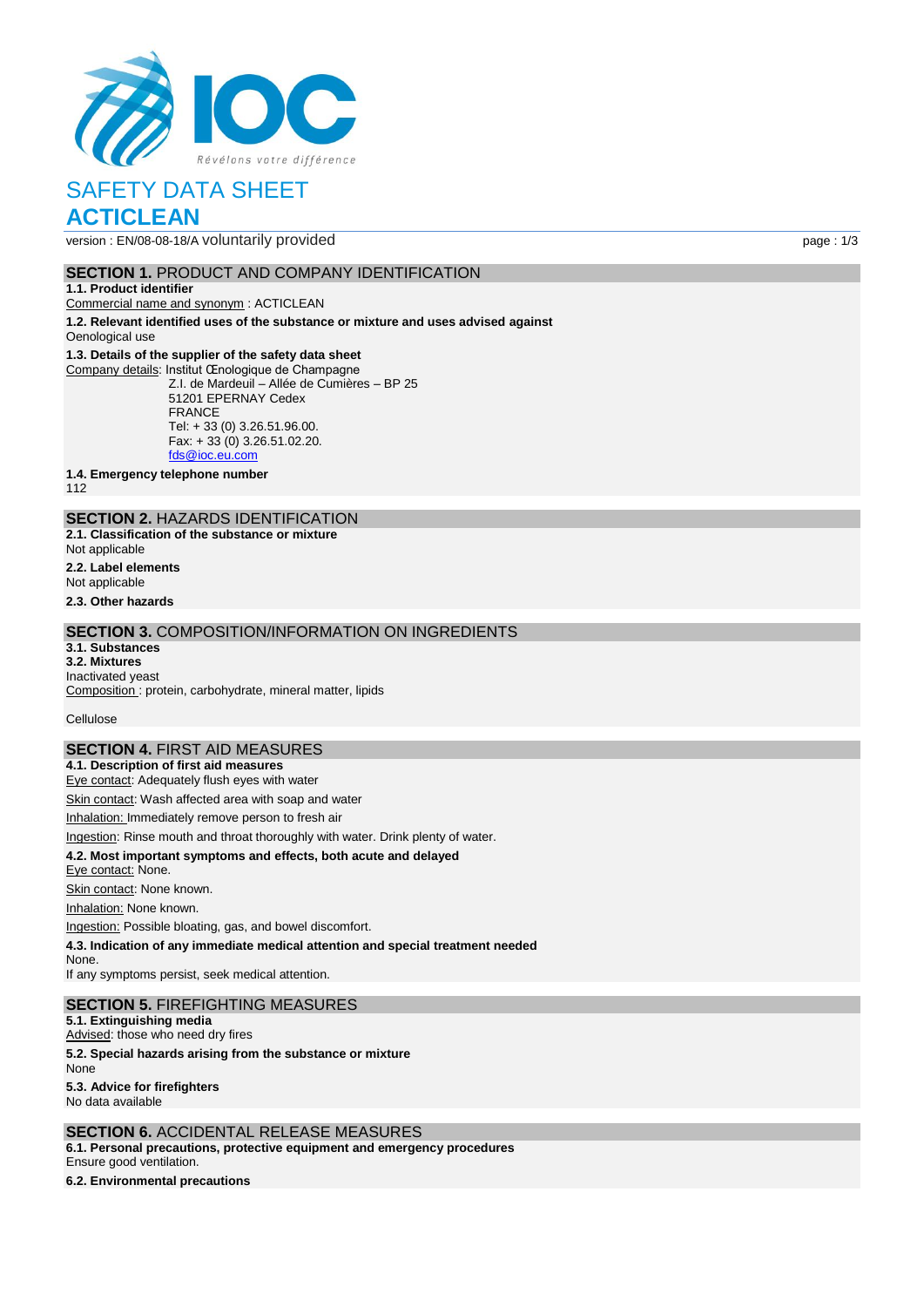

version : EN /08 -08 -18 / A voluntarily provided page :

page: 2/3

None.

**6.3. Methods and material for containment and cleaning up**

Easily eliminated by simple washing with water .

**6.4. Reference to other sections** See Section 8 for personal protective equipment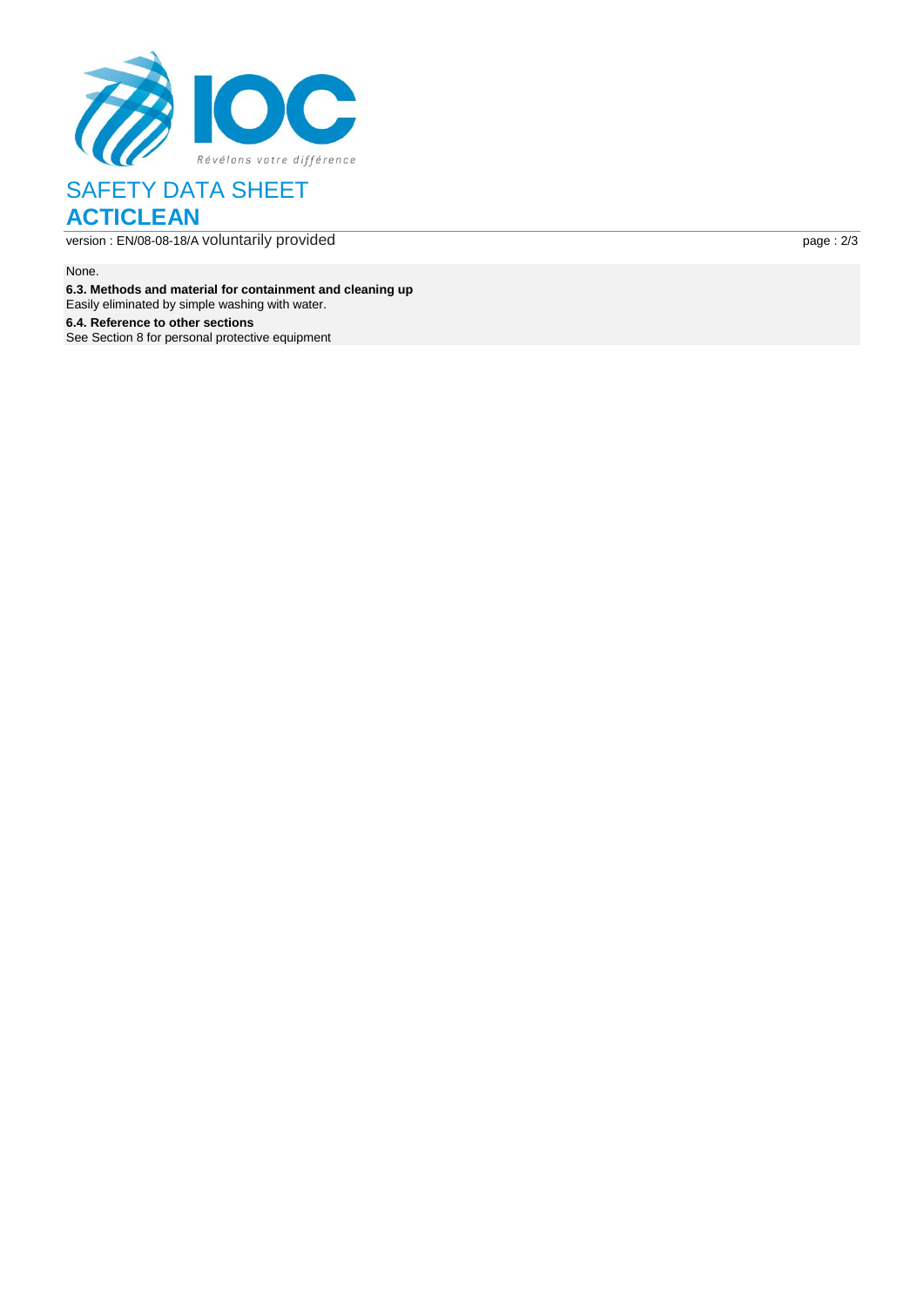

version : EN/08-08-18/A voluntarily provided page : 3/3

**SECTION 7.** HANDLING AND STORAGE

# **7.1. Precautions for safe handling**

Handling: Avoid breathing dust. Avoid contact with eyes.

Occupational hygiene: Wash hands thoroughly after handling.

#### **7.2. Conditions for safe storage, including any incompatibilities**

Place of storage: Ensure good ventilation of the room when handling the product. Store containers in a dry place.

**7.3. Specific end use(s)**

#### None

### **SECTION 8.** EXPOSURE CONTROL / PERSONAL PROTECTION

**8.1. Control parameters** No data available.

#### **8.2. Exposure controls**

Respiratory protection: Respirator approved for this type of dust. (P3 filter).

Hand protection: Impervious gloves.

Eye protection: Safety glasses or eye mask

#### **SECTION 9.** PHYSICAL AND CHEMICAL PROPERTIES

**9.1. Information on basic physical and chemical properties** Apperance : powder Odour : No data available Odour threshold : No data available pH : No data available Melting / freezing point : No data available Initial boiling point and boiling range : No data available Flash point : No data available Evaporation rate: No data available Flammability (solid, gas) : No data available Upper/lower flammability or explosive limits: No data available Vapour pressure : No data available Vapour density: No data available Relative density: No data available Solubility(ies); Easily soluble Partition coefficient: n-octanol/water: No data available Auto-ignition temperature: No data available Decomposition temperature: Not determined Viscosity : No data available Explosive properties: No data available Oxidising properties: No data available

**9.2. Other information**

#### **SECTION 10.** STABILITY AND REACTIVITY

**10.1. Reactivity** Not reactive **10.2. Chemical stability Stable 10.3. Possibility of hazardous reactions** None **10.4. Conditions to avoid** None **10.5. Incompatible materials** Concentrated acids and antioxidants **10.6. Hazardous decomposition products None**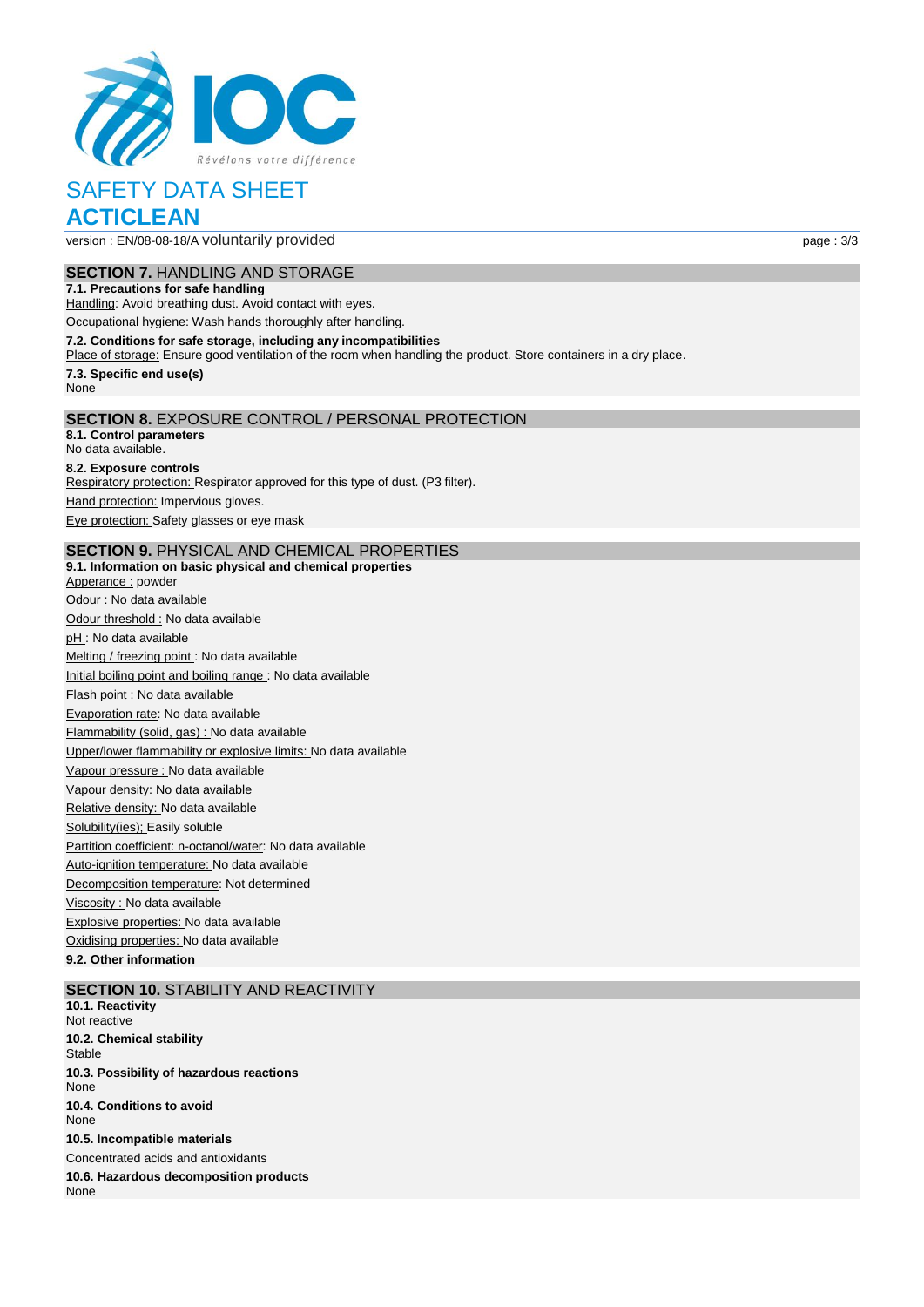

version : EN/08-08-18/A voluntarily provided page : 4/3

#### **SECTION 11.** TOXICOLOGICAL INFORMATION

**11.1. Information on toxicological effects** No toxic effects.. **SECTION 12.** ECOLOGICAL INFORMATION **12.1. Toxicity** No known ecological effects. **12.2. Persistence and degradability**

No persistence and the substance is bio-degradable.

**12.3. Bioaccumulative potential**

No data available

**12.4. Mobility in soil** No data available

**12.5. Results of PBT and vPvB assessment** No data available

**12.6. Other adverse effects** No data available

### **SECTION 13.** DISPOSAL CONSIDERATIONS

#### **13.1. Waste treatment methods**

Product and packaging can be disposed of in regular trash or waste. No special disposal method required. Follow all applicable local laws for recycling, bagging, and disposal of trash.

# **SECTION 14.** TRANSPORT INFORMATION

**14.1. UN number** Not relevant **14.2. UN proper shipping name** Not relevant **14.3. Transport hazard class(es)** Not classified as dangerous. **14.4. Packing group** Not relevant **14.5. Environmental hazards** None **14.6. Special precautions for user** None

**14.7. Transport in bulk according to Annex II of MARPOL 73/78 and the IBC Code** Not relevant

#### **SECTION 15.** REGULATORY INFORMATION

**15.1. Safety, health and environmental regulations/legislation specific for the substance or mixture** This product is not required to be registered under REACH

**15.2. Chemical safety assessment** Not relevant

**SECTION 16.** OTHER INFORMATION

Compliance with Regulation (EU) No 453/2010 of 20 May 2010